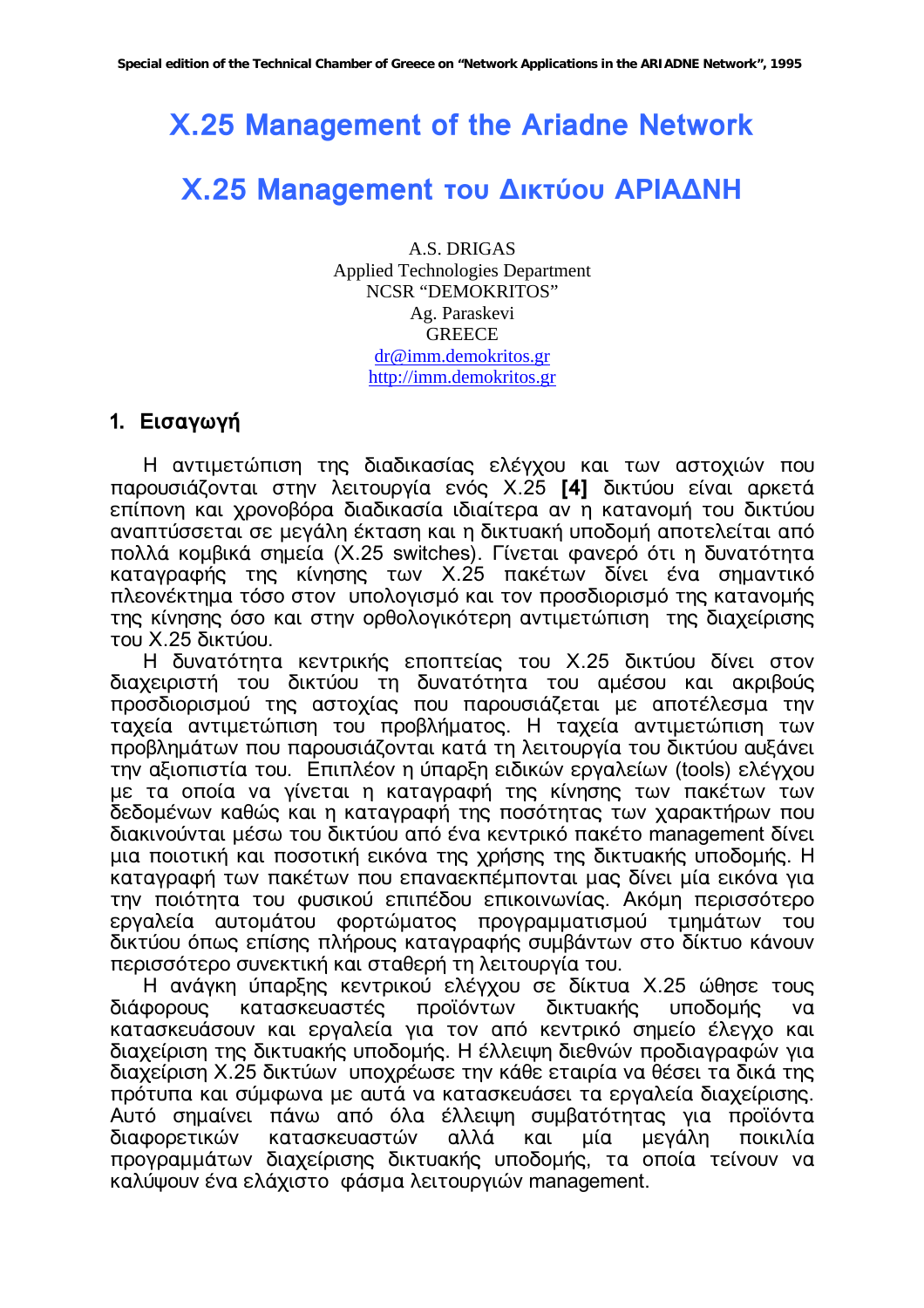Το δίκτυο Αριάδνη στα πλαίσια της βελτίωσης των υπηρεσιών που παρέχει στους χρήστες του, οι οποίοι έχουν πρόσβαση στο δίκτυο μέσω μισθωμένων ευθειών γραμμών και για την αύξηση της αξιοπιστίας της δικτυακής υποδομής του, εγκατέστησε στο κέντρο διαχείρισης δικτύου ένα πακέτο για τον έλεγχο των κόμβων (Χ.25 switches) της Plantronics [54] στους οποίους όπως είναι γνωστό στηρίζεται η δημιουργία της Χ.25 υποδομής του.

Το πρόνραμμα αυτό ονομάζεται Pac.Net και η ενκατάσταση καθώς και η οργάνωσή του όπως αυτή έγινε στο κέντρο διαχείρισης του δικτύου Αριάδνη περιγράφεται στην εργασία αυτή.

Η εργασία αυτή δεν έχει σκοπό να αντικαταστήσει τα manuals [55] του προγράμματος, δίνει όμως μία περιγραφή της οργάνωσης που υλοποιήθηκε και της διαδικασίας που ακολουθήθηκε κατά τη διάρκεια εγκατάστασης του προγράμματος.

## 2. Οι δυνατότητες που παρέχονται από το Pac.Net

1. Παρέχει ένα κεντρικό σημείο για τη συγκέντρωση των:

- a. call login records.
- B. alarm records.
- v. statistic records.

Ta records συγκεντρώνονται μέσω του δικτύου και αποθηκεύονται σε προκαθορισμένου μενέθους που δεσμεύονται κατά **TNV** αργεία εγκατάσταση του προγράμματος. Πιο κάτω παρουσιάζεται αναλυτικά η δομή του κάθε πεδίου στα call login, alarm και statistic records.

Παρέχει δυνατότητα επικοινωνίας του Pac.Net operator με τους  $2.$ κόμβους μέσω Χ.25 καναλιού με σκοπό την εποπτεία ή τη μετατροπή των λειτουργικών παραμέτρων των κόμβων.

3. Παρέχει τη δυνατότητα αποθήκευσης των λειτουργικών παραμέτρων των κόμβων σε αρχεία και επανατοποθέτησή τους στους κόμβους με τις λειτουργίες upload και download.

4. Δυνατότητα λήψης back-up των αρχείων που δημιουργούνται από το πρόγραμμα και περιέχουν τα call login, alarm και statistics record, σε δισκέτες ή σε ταινίες. Με τη λειτουργία restore μπορούμε να ανακτήσουμε και να εκμεταλλευτούμε τα αρχεία αυτά στο μέλλον.

5. Επιπλέον είναι δυνατό μέσω εκτυπωτή να τυπώνεται κατά την στιγμή που συλλέγεται κάθε login ή κάθε alarm έτσι ώστε να έχουμε μία σύγχρονη ενημέρωση της κατάστασης του δικτύου.

## 3. Εγκατάσταση

To Pacnet είναι δομημένο να λειτουργεί σε περιβάλλον SCO XENIX [56] System V. Για τη λειτουργία του απαιτεί τουλάχιστο 40Mbytes σκληρό δίσκο και 6500 blocks swap space που είναι ίσο με 3.328Mbytes. Η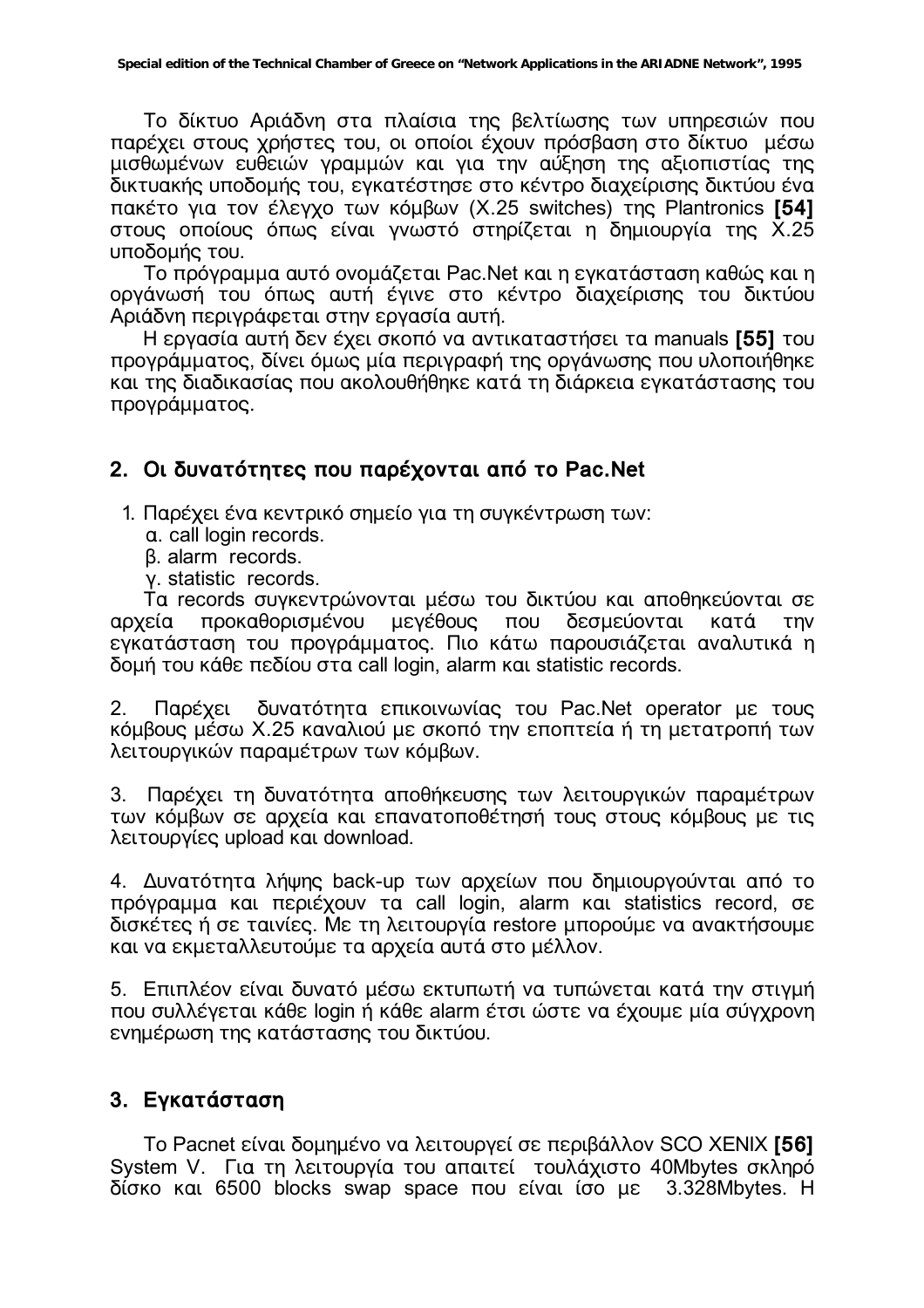επικοινωνία του με το δίκτυο γίνεται μέσω μίας Χ.25 κάρτας [57] που η εγκατάστασή της γίνεται πριν την εγκατάσταση του Pac.Net.

Μόλις ενκατασταθεί το ΧΕΝΙΧ είμαστε έτοιμοι να ενκαταστήσουμε τη X.25 κάρτα και driver και έπειτα το Pac.Net.

## Tα στάδια εγκατάστασης της Χ.25 κάρτας και του Pac.Net είναι:

**1.** Κάνουμε login σαν root στο περιβάλλον του ΧΕΝΙΧ.

**2.** Στο login prompt δίνουμε custom για να καλέσουμε το πρόγραμμα που θα μεταφέρει τα αρχεία του προγράμματος από τη δισκέτα στο σκληρό.

**3.** Βάζουμε τη δισκέτα που ανανράφεται το DTSX-8 και που περιέχει το πρόγραμμα ελέγχου του Χ.25 driver.

**4.** Aπό το main menu του custom επιλέγουμε το 1 για να προσθέσουμε ένα καινούριο πρόγραμμα.

**5.** Στην λίστα από τα περιεχόμενα της δισκέτας που θα εμφανιστούν, επιλέγουμε το DTSX-8.

**6.** Ακολουθούμε τις οδηγίες που μας δίνονται κατά την εγκατάσταση από το σύστημα.

**7.** Μόλις τελειώσει η εγκατάσταση του DSTX-8 βάζουμε τη δισκέτα του Pac.Net στο drive και από τον αρχικό κατάλογο του custom επιλέγουμε το 4 για να προσθέσουμε ένα άλλο προϊόν.

**8.** Επιλέγουμε το πρόγραμμα Pac.Net από τη λίστα που θα εμφανιστεί στην οθόνη και ακολουθούμε τις οδηγίες μέχρι το τέλος.

**9.** Απομακρύνουμε τη δισκέτα από το drive.

**10.** Τέλος κάνουμε reboot στο σύστημα δίνοντας τις εντολές: sync και reboot

11. Για να τρέξουμε (σηκώσουμε) το Pac.Net πληκτρολογούμε pacnet στο login prompt.

## **4. Οργάνωση του Pac.Net**

#### **4.1. Configuration των κεντρικών χαρακτηριστικών του Pac.Net**

Μόλις εγκαταστήσουμε το Pacnet ορίζουμε τις Χ.25 διευθύνσεις μέσω των οποίων το Pacnet θα επικοινωνεί με το δίκτυο. Πρέπει εδώ να σημειωθεί ότι το Pac.Net χρησιμοποιεί τέσσερις διευθύνσεις μέσω των οποίων μεταφέρονται τα στοιχεία που συλλέγονται από τους κόμβους (Χ.25 switches) του δικτύου. Κάθε μία από τις τέσσερις διευθύνσεις χρησιμοποιείται αντίστοιχα για τη μεταφορά ενός από τα call logins, alarms και statistics records και για τις Up/Down load λειτουργίες.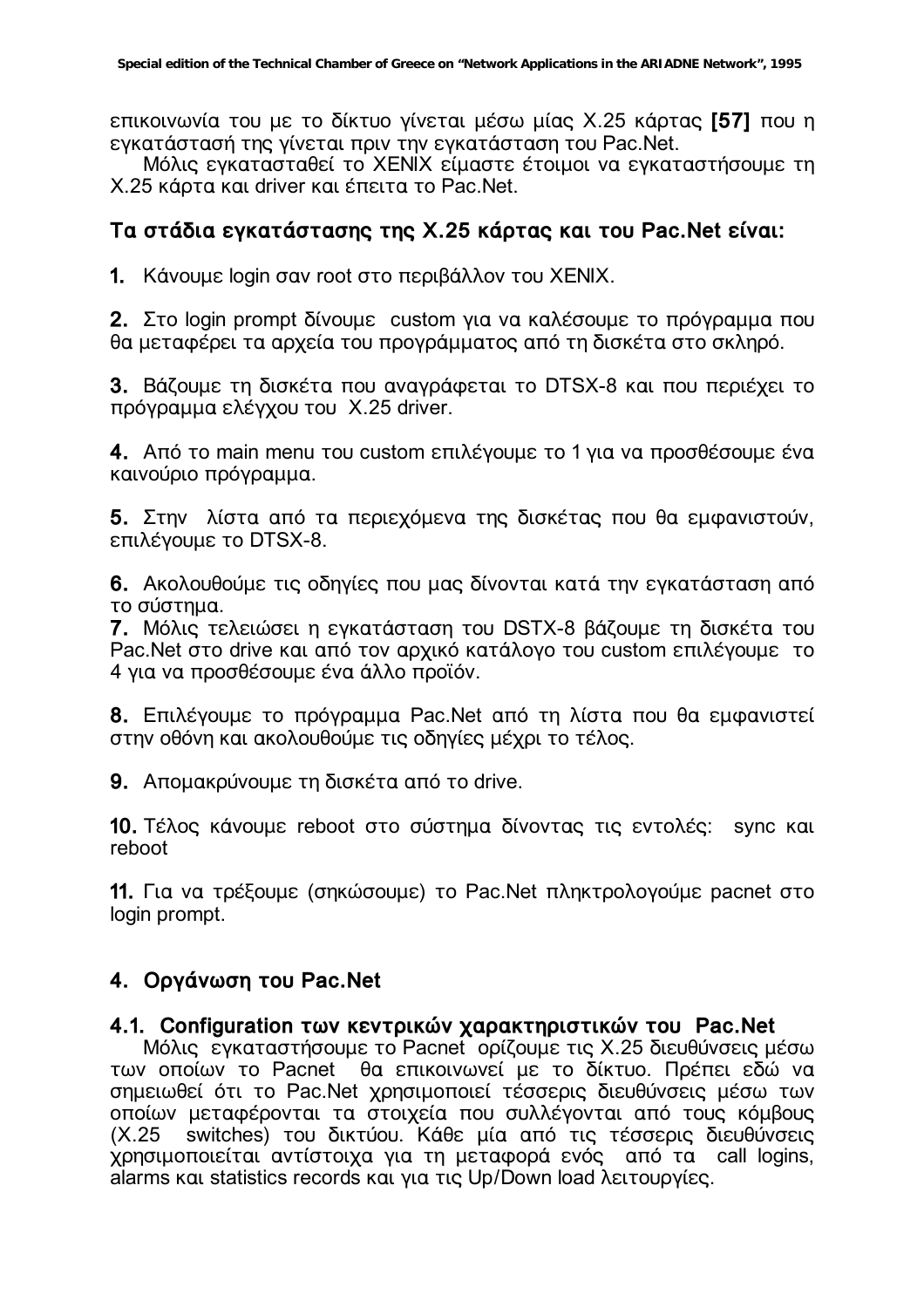Η διαδικασία αυτή γίνεται επιλέγοντας το System Control Functions από το Main Menu και έπειτα τον υποκατάλογο System Configuration.

| 24 Mar 89 13:30:50 PAC.NET<br>Link Status: $1 \text{ up } 2$<br>% disk space us<br>$Call: 0$ Alrm : 0 Stat : 0 |  |  |  |  |
|----------------------------------------------------------------------------------------------------------------|--|--|--|--|
| <b>MAIN MENU</b>                                                                                               |  |  |  |  |
| 1. Node Database Maintenance                                                                                   |  |  |  |  |
| 2. Upload Download Functions                                                                                   |  |  |  |  |
| 3. Turbo Conversation Mode                                                                                     |  |  |  |  |
| 4. Logging Functions                                                                                           |  |  |  |  |
| 5. Allarm Functions                                                                                            |  |  |  |  |
| 6. Statistical Control Functions                                                                               |  |  |  |  |
| 7. System Control Functions                                                                                    |  |  |  |  |
| 8. Log Off                                                                                                     |  |  |  |  |
|                                                                                                                |  |  |  |  |
|                                                                                                                |  |  |  |  |
|                                                                                                                |  |  |  |  |
|                                                                                                                |  |  |  |  |

| 24 Mar 89 13:30:50 PAC.NET            | Link Status: 1 up 2                    |  |  |  |  |  |  |
|---------------------------------------|----------------------------------------|--|--|--|--|--|--|
| <b>PAC.NET</b> Configuration Database |                                        |  |  |  |  |  |  |
| Call Log: 401001001                   | Alarms: 40                             |  |  |  |  |  |  |
| Statistics: 401001002                 | Up / Down Load : 401                   |  |  |  |  |  |  |
| Up Down load max retries : 3          | Error Class : 1<br>Retry delays: 5 5 5 |  |  |  |  |  |  |
| 9 Track magnetic tape:                | <b>DEFINED</b>                         |  |  |  |  |  |  |
| Action on disk full Alarms:           | Circulate disk storage space           |  |  |  |  |  |  |
| Statistics :                          | Circulate disk storage space           |  |  |  |  |  |  |
| Call Logging:                         | Circulate disk storage space           |  |  |  |  |  |  |
|                                       |                                        |  |  |  |  |  |  |
|                                       |                                        |  |  |  |  |  |  |
|                                       |                                        |  |  |  |  |  |  |

Στον κατάλογο αυτόν ορίζουμε.

Call Log : Τη διεύθυνση στην οποία το Pac.Net δέχεται τα call logins records από τους κόμβους που είναι συνδεμένοι στο Χ.25 δίκτυο. Η διεύθυνση αυτή είναι 401001001.

Alarms : Τη διεύθυνση στην οποία το Pac. Net δέχεται τα alarm messages από τους κόμβους που είναι συνδεμένοι στο Χ.25 δίκτυο. Η διεύθυνση αυτή είναι 401001003.

Statistics : Τη διεύθυνση στην οποία το Pac.Net δέχεται τα statistic messages από τους κόμβους που είναι συνδεμένοι στο Χ.25 δίκτυο. Η διεύθυνση αυτή είναι 401001002.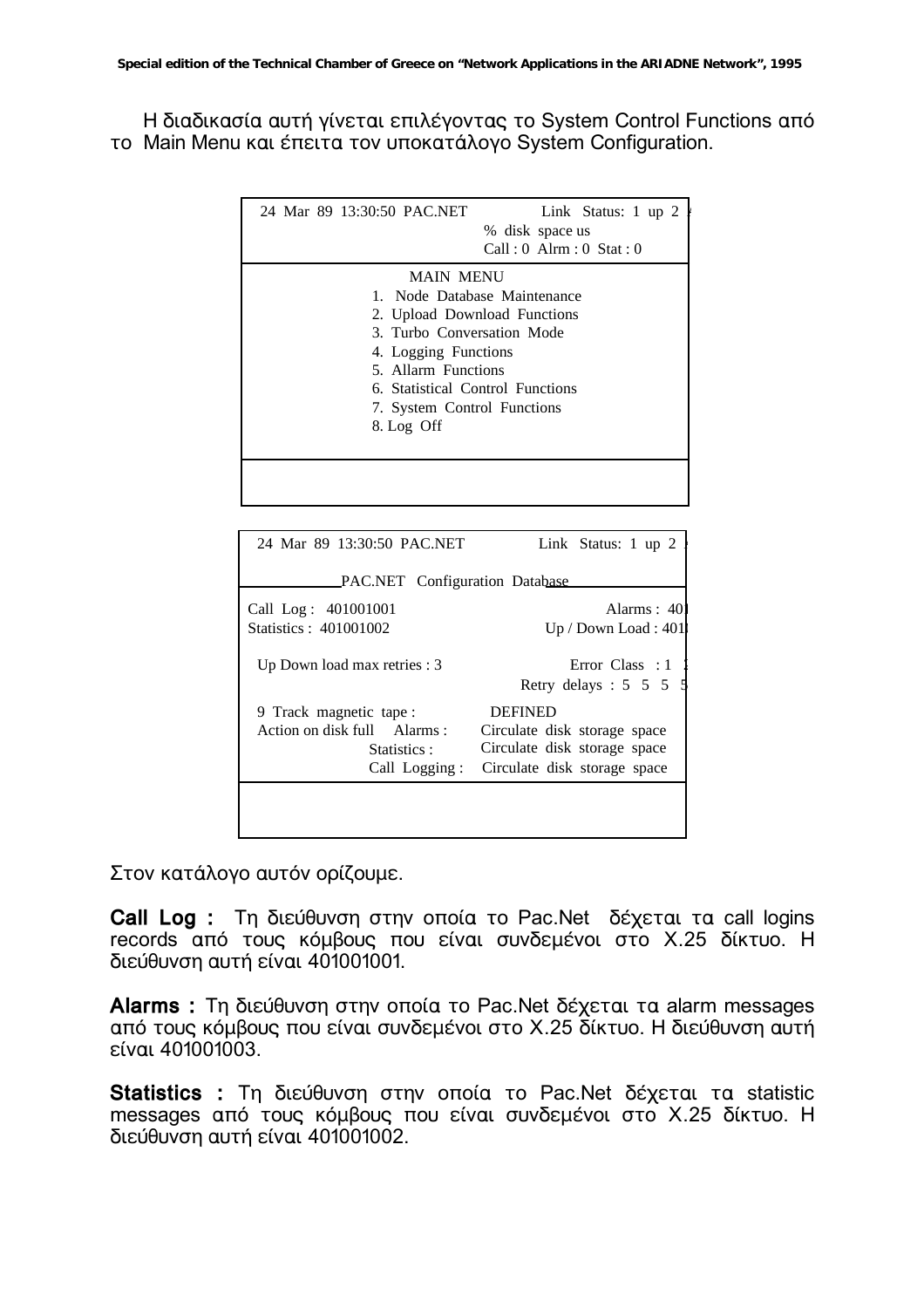Up/Down Load: Τη Τηνιεύθυνση στην οποία το Pac. Net δέχεται τις αιτήσεις για Upload και Download από τους κόμβους που είναι συνδεμένοι στο Χ.25 δίκτυο. Η διεύθυνση αυτή είναι 401001000.

Up Down load max retries : Η τιμή αυτή καθορίζει το μέγιστο αριθμό των προσπαθειών που κάνει το Pac.Net προκειμένου να επιτύχει στην Upload ή Download λειτουργία. Στο πεδίο αυτό έχουμε ορίσει την τιμή 3.

Retry Delays : Σε κάθε αστοχία που παρουσιάζεται κατά την Up/Down load λειτουρνία εκχωρείται μία τιμή λάθους. Οι τιμές των λαθών αυτών κατατάσσονται σε κατηγορίες που ομαδοποιούνται από τους αριθμούς 1 έως 4. Για κάθε κατηγορία λαθών ορίζουμε μία χρονική διάρκεια σε δευτερόλεπτα μετά από την οποία επιχειρείται ξανά η λειτουργία που αστόχησε. Η χρονική διάρκεια που έχουμε ορίσει για την επανάληψη της λειτουργίας είναι 5 δευτερόλεπτα.

**Magnetic Tape:** Αν ορίσουμε την τιμή Υ (Ναι) σημαίνει ότι υπάρχει ένα Tape Drive στο σύστημα. Αν εδώ ορίσουμε την τιμή N (OXI) σημαίνει ότι δεν υπάρχει Tape Drive εγκαταστημένο στο σύστημα. Αν δεν υπάρχει Tape Drive στο σύστημα τότε δεν έχουμε τη δυνατότητα λήψης back-up σε tape μέσω του προγράμματος. Επειδή υπάρχει tape drive στο σύστημα στην επιλογή αυτή δηλώνουμε Υ.

Action on disk full: Κατά την εγκατάσταση του Pac. Net δημιουργούνται τρία αρχεία συγκεκριμένης χωρητικότητας με σκοπό να κρατούν τα call log, alarm και τα statistic records. Τα αρχεία αυτά δημιουργούνται από το Pac. Net κατά την εγκατάστασή του και γεμίζουν με "0". Για κάθε record που συλλέγεται το πρόγραμμα αντικαθιστά τα "0" με τους χαρακτήρες του record. Αυτό είναι μία πρόβλεψη του προγράμματος για να μην επιτραπεί σε άλλο αρχείο να καταλάβει το χώρο που προορίζεται για την αποθήκευση των records. Στο πεδίο αυτό μπορούμε να επιλέξουμε τη συμπεριφορά του Pac. Net όταν τα αρχεία αυτά γεμίσουν. Εχουμε τρεις επιλογές.

A : Με την επιλογή αυτή το πρόγραμμα δέχεται τα records από το δίκτυο αλλά τα καταστρέφει αν τα αρχεία αποθήκευσης που προορίζονται για τα records έχουν γεμίσει.

S : Με την επιλογή αυτή το Pac. Net σταματά να δέχεται νέα records από το δίκτυο όταν τα αρχεία είναι γεμάτα. Αυτό αποτρέπει στο να χάνονται τα παλιά records που έχουν συλλεχτεί. Τα records τα οποία δε γίνονται αποδεκτά αποθηκεύονται προσωρινά στους κόμβους αλλά όταν οι buffers των κόμβων γεμίσουν τότε καταστρέφονται τοπικά.

C : Με την επιλογή αυτή το Pac. Net καταστρέφει τα παλιά records για να γράψει τα καινούργια. Τη δυνατότητα αυτή έχουμε επιλέξει στην οργάνωση του Pac.Net για το λόγο ότι θέλουμε να έχουμε κάθε στιγμή τα νεότερα στατιστικά στοιχεία αλλά επιπλέον έχουμε προβλέψει να αντικαθιστούμε τα αρχεία αποθήκευσης πριν αυτά γεμίσουν με άλλα άδεια αρχεία. Τα εκάστοτε αρχεία αντιγράφονται στην περιοχή /usr/pacnet.backup πριν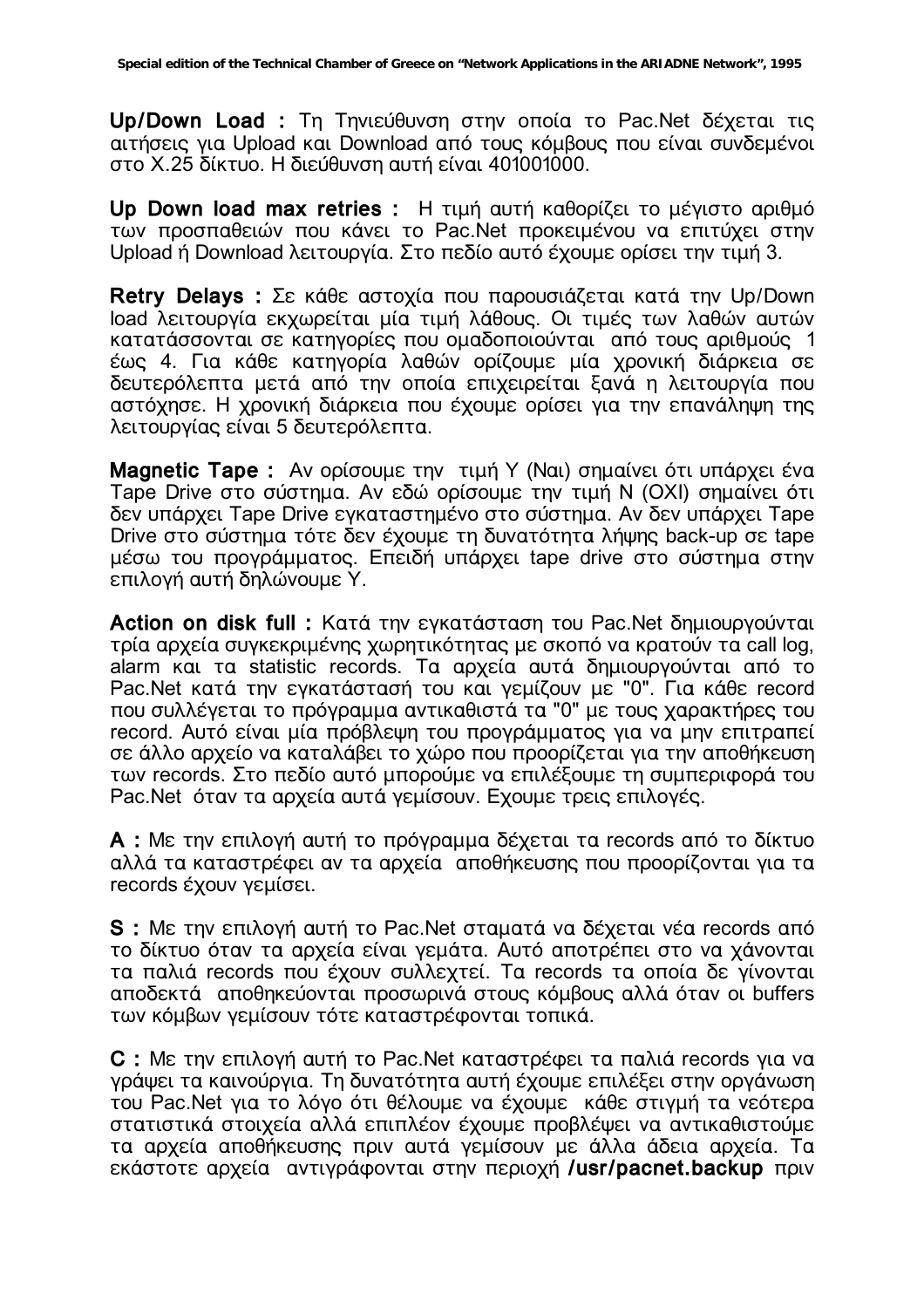γεμίσουν και έτσι εξασφαλίζεται η ασφάλεια των αρχείων που περιέχουν την πληροφορία λειτουργίας του δικτύου.

### 4.2. Εισαγωγή στοιχείων των κόμβων στην data base του Pac.Net

Για να αναγνωρίσει το Pac.Net κάποιο κόμβο και να συλλέξει στοιχεία από αυτόν πρέπει να έχουμε ορίσει εμείς τον κόμβο στην data base του Pac.Net και να προγραμματίσουμε τον κόμβο έτσι ώστε να στέλνει τα στοιχεία που μαζεύει στις διευθύνσεις του Pac.Net. Στο σημείο αυτό θα περιγράψουμε τη διαδικασία με την οποία γίνεται η εισαγωγή των κόμβων στην data base του Pac.Net, και η λειτουργική τους σύνδεση με το εν λόγω network management.

Από τον κεντρικό κατάλογο του Pac.Net επιλέγουμε: Node database **Maintenance** 

### και έπειτα επιλέγουμε: 2. Add/Modify/display

| 24 Mar 89 13:30:50 PAC.NET                    | Link Status: 1 up 2 ABST<br>% disk space us<br>$Call: 0$ Alrm : $0$ Stat : $0$ |  |  |  |  |
|-----------------------------------------------|--------------------------------------------------------------------------------|--|--|--|--|
| Node Database Maintenance: Add/Modify/Display |                                                                                |  |  |  |  |
| Node name:                                    |                                                                                |  |  |  |  |
| Passwdord:                                    |                                                                                |  |  |  |  |
| Access port:                                  |                                                                                |  |  |  |  |
| Node access address :                         |                                                                                |  |  |  |  |
| $Down / Up$ load address:                     |                                                                                |  |  |  |  |
| Device type:                                  |                                                                                |  |  |  |  |
|                                               |                                                                                |  |  |  |  |
|                                               |                                                                                |  |  |  |  |
|                                               |                                                                                |  |  |  |  |
|                                               |                                                                                |  |  |  |  |

#### **Add-Modify-Display Node**

Με τον υποκατάλογο αυτό το Pac.Net μας καλεί να εισάγουμε, να τροποποιήσουμε ή να ελέγξουμε ορισμένα από τα στοιχεία που προσδιορίζουν κάθε κόμβο.

Κατ' αρχήν σε κάθε κόμβο πρέπει να δώσουμε ένα μνημονικό όνομα. Η διαδικασία προσδιορισμού του ονόματος κάθε κόμβου έχει γίνει έτσι ώστε να προκύπτει από ένα μέρος του ονόματος του ιδρύματος στο οποίο έχει εγκατασταθεί ο κόμβος και την κατάληξη MT ή SW αν ο κόμβος είναι τύπου Microturbo ή Pac.25 Turbo αντίστοιχα.

Για παράδειγμα το μνημονικό όνομα που έχει επιλεγεί για τον κόμβο που έχει εγκατασταθεί στο ΤΕΙ Πειραιά είναι ΤΕΙΡΜΤ όπου:

ΤΕΙΡ ένα ακρόνυμο για το ΤΕΙ Πειραιά

MT ο κόμβος που είναι ενκαταστημένος στο ΤΕΙ Πειραιά είναι τύπου **Microturbo** 

Έπειτα δίνουμε το password του κόμβου. Κάθε φορά που γίνεται κάποια επικοινωνία του προγράμματος με τον κόμβο ελέγχεται το password για να καταστεί δυνατή η πρόσβαση.

Access port: Η επιλογή εδώ είναι 1 ή 2. Ο αριθμός αυτός ορίζει το Χ.25 interface μέσω του οποίου γίνεται η επικοινωνία με τον κόμβο. Το Pac.Net υποστηρίζει δύο Χ.25 interfaces. Το Pac.Net που είναι εγκαταστημένο στο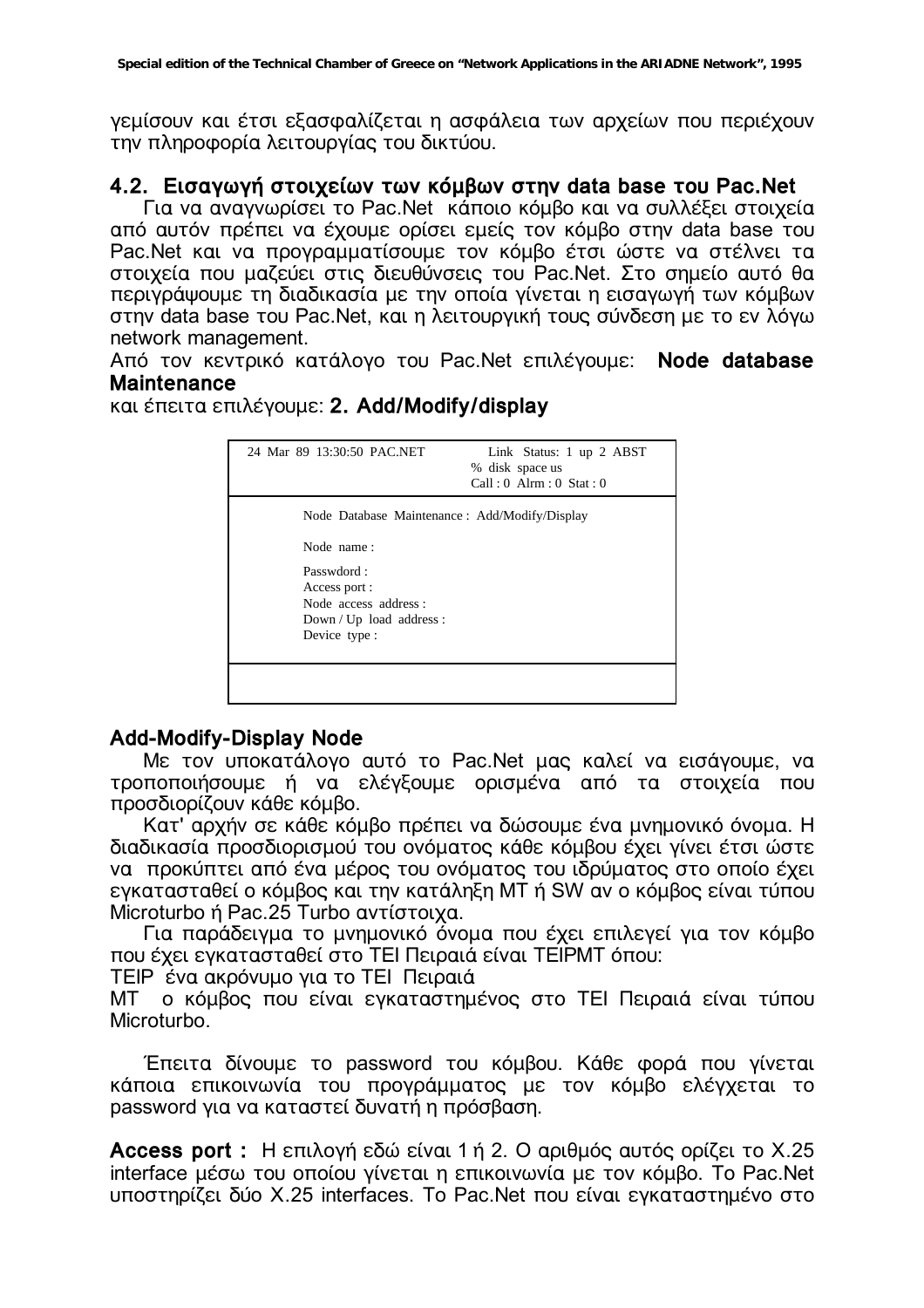Δίκτυο Αριάδνη έχει ένα μόνο Χ.25 interface άρα πάντα δηλώνουμε ως Access port: 1

Node Access Address : Εδώ ορίζουμε τη διεύθυνση του κόμβου που καλείται από το Pac.Net για να έχουμε πρόσβαση στον κόμβο όταν επιλέγουμε λειτουργία συνομιλίας με τον κόμβο. Η διεύθυνση αυτή είναι της μορφής \*99, όπου \* είναι διεύθυνση του κόμβου.

Down / Up load address : Η διεύθυνση μέσω της οποίας παρέχεται η upload και download δυνατότητα. Η διεύθυνση αυτή είναι της μορφής \*98, όπου \* είναι η διεύθυνση του κόμβου.

Device type : Εδώ ορίζουμε τον τύπο του κόμβου. MICRO για το Microturbo TURBO yig to Pac.25 TURBO

Τελειώνοντας πρέπει να πληκτρολογήσουμε END για να ενημερωθεί η data base του Pac. Net για την καταχώρηση του νέου κόμβου.

#### 5. Προγραμματισμός του κόμβου για να συλλέγει και να στέλνει τα δεδομένα στην διεύθυνση του Pac.Net

Οι κόμβοι της Plantronics πρέπει να προγραμματιστούν κατάλληλα ώστε να συλλέγουν και να στέλνουν τα συγκεντρωτικά στοιχεία για τις κλήσεις, για τις αστοχίες, και για τα στατιστικά που μαζεύουν στο πρόγραμμα διαχείρισης δικτύου που είναι το Pac.Net. Η διαδικασία προγραμματισμού κάθε κόμβου ώστε να στέλνει στατιστικά στοιχεία παρουσιάζεται στην συνέχεια.

Πρώτα ορίζουμε το όνομα του κόμβου, το όνομα αυτό είναι το ίδιο όπως το έχουμε ορίσει στην data base του Pac. Net για τον κόμβο αυτόν. Έπειτα ορίζουμε το αύξοντα αριθμό του κόμβου. Προσέχουμε ώστε να μην υπάρχουν δύο κόμβοι με το ίδιο αύξοντα αριθμό.

Από το βασικό κατάλογο του κόμβου επιλέγουμε τον υποκατάλογο 7

Main Menu

- 1. Status displays
- 2. Port management
- 3. Station management
- 4. Device management
- 5. Network addressing management
- 6. Alias management
- 7. System management
- 8. Alarms-Login-Statistics management
- 9. Logout
- 10. Turbo reset
- 11. Database upload-download management
- 12 Help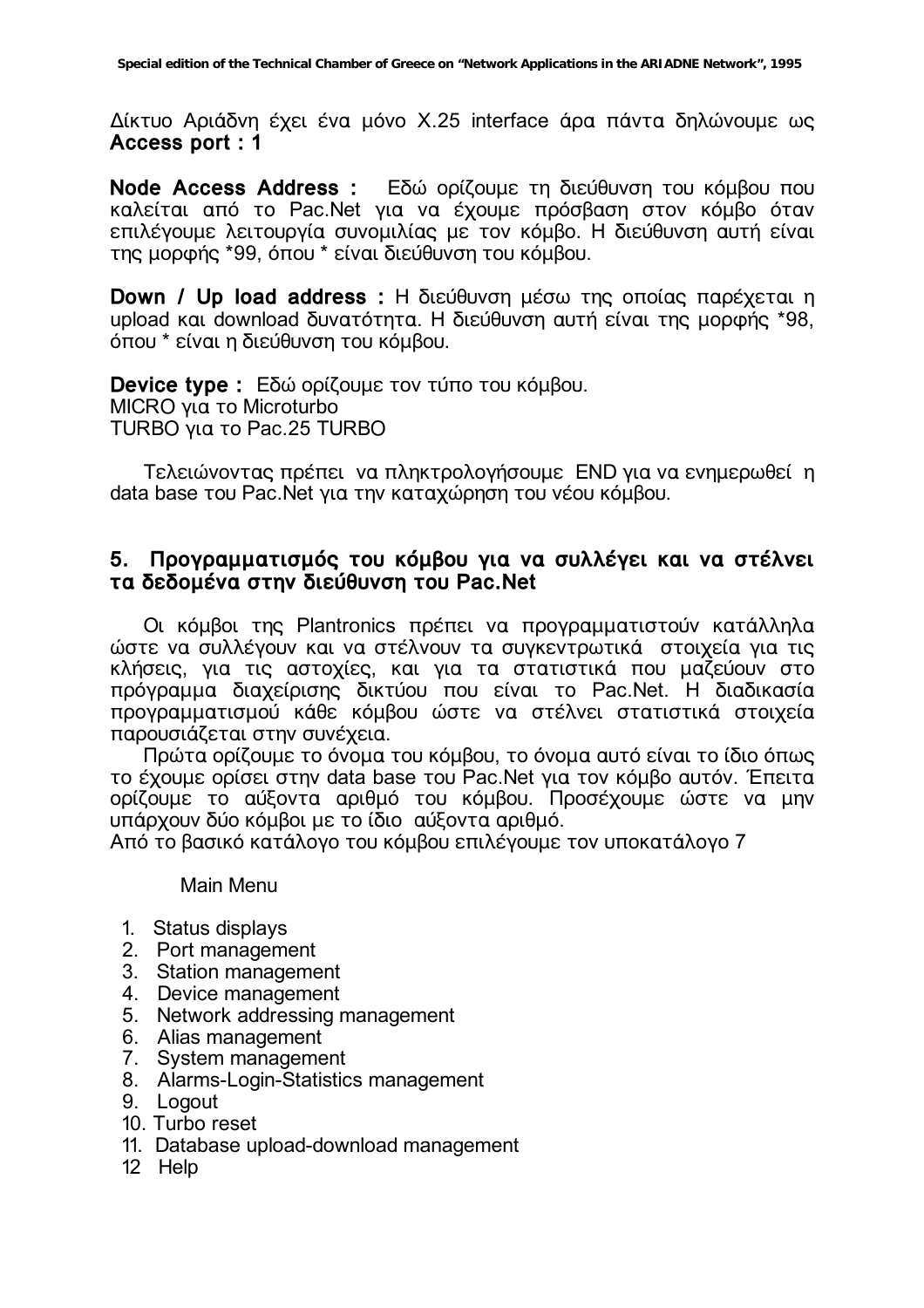Choise: 7

**System Management** 

- 1. Display current priviledge class
- 2. Change priviledge class
- 3. Set password of a priviledge class
- 4. Display priviledge class passwords
- 5. Modify login banner
- 6. Modify X.28 command prompt
- 7. Modify configuration timeout
- 8. Modify node name
- 9. Modify node number
- 10. Enable-disable memory test
- 11. Display System Version Information

Για να δώσουμε ένα όνομα στον κόμβο ή να τροποποιήσουμε αυτό που ήδη υπάρχει επιλέγουμε το 8

Choise 8

Node name []: TEIPMT

Το όνομα που επιλέγουμε είναι το ίδιο με εκείνο που δώσαμε για το κόμβο όταν καταχωρούσαμε τα στοιχεία του στην βάση του Pac.Net.

Μετά δίνουμε στον κόμβο έναν αύξοντα αριθμό επιλέγοντας την εντολή 9.

Choise 9

Node number []: 5

Ο αύξοντας αριθμός κάθε κόμβου πρέπει να είναι μοναδικός μέσα στο δίκτυο.

Τώρα ορίζουμε την upload και download διεύθυνση. Η διεύθυνση αυτή είναι η διεύθυνση του Pac.Net με την οποία επικοινωνεί ο κόμβος όταν γίνεται upload ο προγραμματισμός του, και από την οποία δέχεται επίσης και downloads.

Από το βασικό κατάλογο επιλέγουμε τον υποκατάλογο 11.

Choise 11

**Upload Download Management** 

- 1. Display configuration
- 2. Modify configuration
- 3. Display history
- 4. Initiate upload to NCC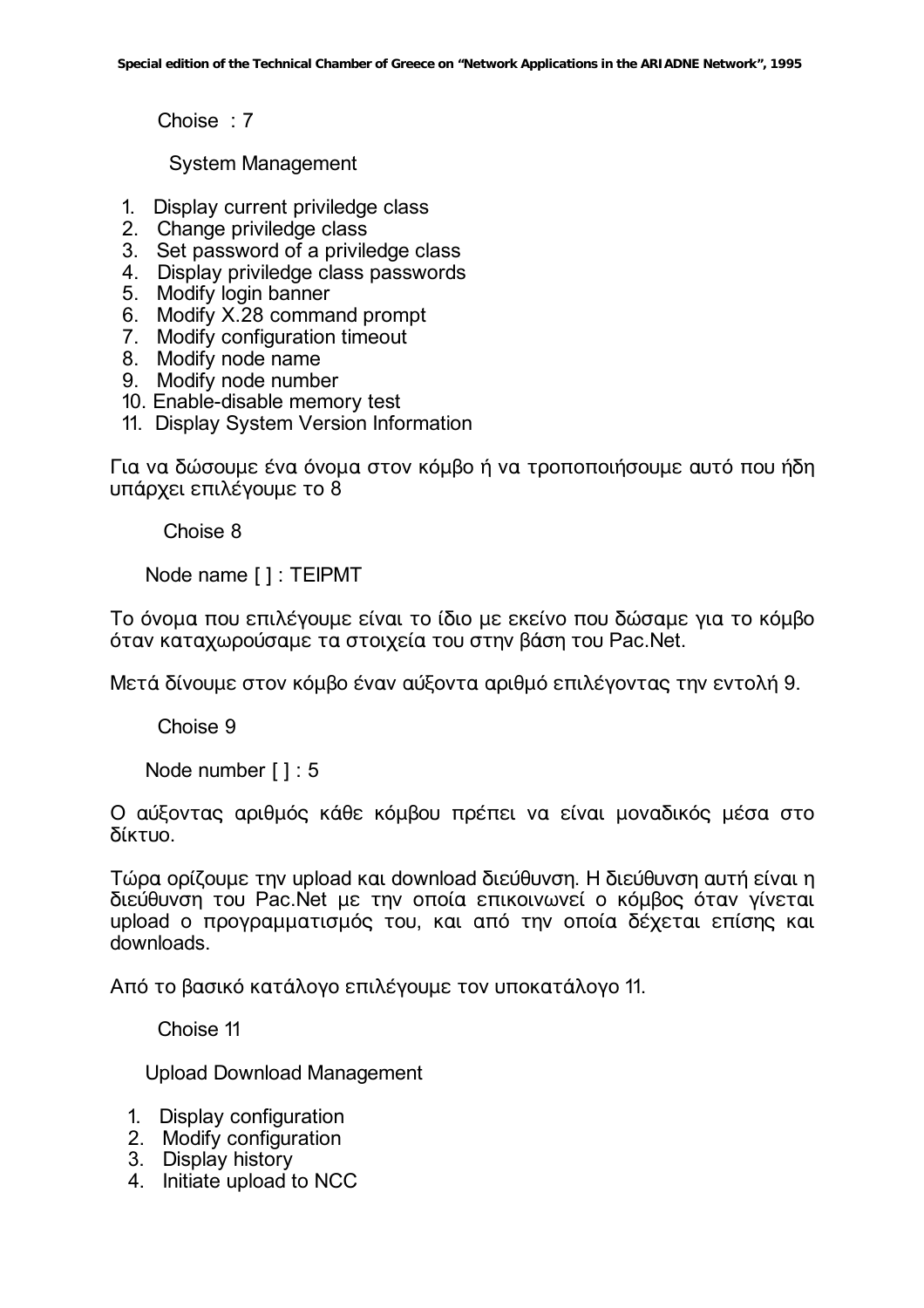- 5. Initiate download to NCC
- 6. Warm Nyram reset
- 7. Cold Nyram reset

Choise 2

Ncc upload/Download address [ ]: 401001000

Alarm database differences on logon to configuration : Y

Mε την επιλογή Y ο κόμβος μας ενημερώνει κάθε φορά που κάνουμε login στο menu του κόμβου αν δεν έχουμε πάρει upload μετά από την τελευταία αλλανή στον προνραμματισμό του κόμβου.

Η διεύθυνση 401001000 έχει οριστεί ως η διεύθυνση που το Pac. Net δέχεται τα upload από τους κόμβους.

Τέλος πρέπει να ορίσουμε τον τρόπο που θα συλλέγονται τα alarms τα logins και τα statistics και τους χρόνους (διαστήματα) που θα μεσολαβούν ανάμεσα στις αποστολές προς την κεντρική διαχείριση.

Από το βασικό κατάλογο επιλέγουμε το 8

Choise:  $8$ 

**Alarms** 

Logins

8. Display Config

10. Disable Collect

9. Modify Config

11. Enable Collect

13. Display reports

**Statistics** 

14. Display Conf

16. Disable Send

17. Enable Send

15. Modify Conf

1. Display Config 2. Modify Config 3. Disable Collect 4. Enable Collect 5. Discard Records 12. Discard Record 6. Display Report 7. Allarms paramet

Επιλέγουμε 2 για να ορίσουμε τις λειτουργικές παραμέτρους κατά τη διαδικασία συγκέντρωσης και αποστολής των alarms.

Choise  $\cdot$  2

Primary routing address : 4001001003 Primary output format  $\cdot$  T Reporting time interval : 3600  $\cdot$  15 Reporting threshold

 $<sub>0</sub>π<sub>0</sub>$ </sub>

Primary routing address: η διεύθυνση που στέλνονται τα alarm records.

Primary output format: η μορφή που θα έχουν τα records που στέλνονται. Το [T] χαρακτηρίζει μία μορφή που ονομάζεται TULIP και είναι format που έχει δομηθεί στο Pac.Net.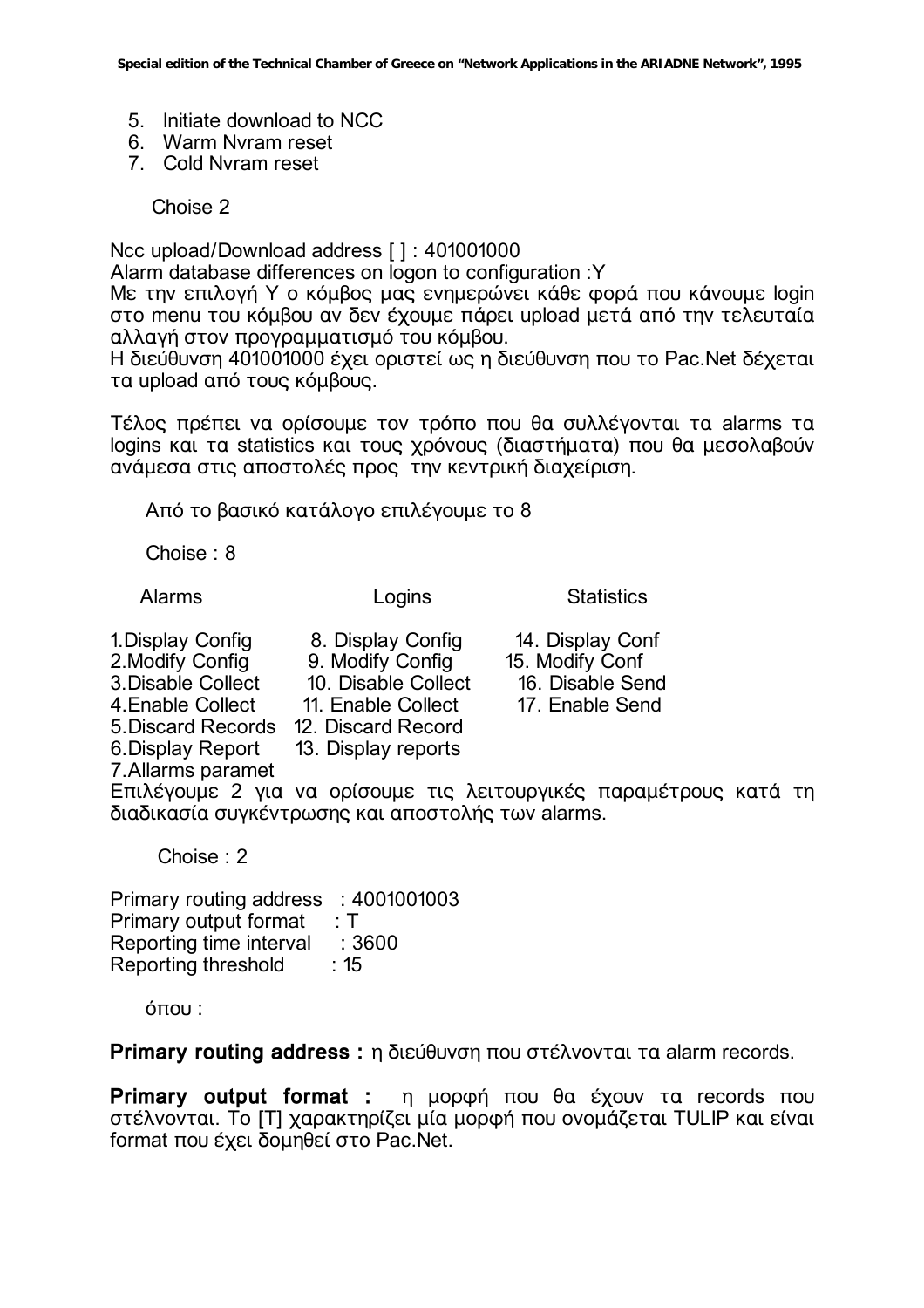Reporting time interval: το χρονικό διάστημα που μεσολαβεί μεταξύ δύο αποστολών των alarms records.

Reporting Threshold: Είναι ένα όριο που όταν ο αριθμός των record που συγκεντρώνονται το ξεπεράσει τότε θα σταλούν στο Pac. Net ανεξάρτητα αν έχει περάσει το χρονικό διάστημα που ορίζεται από το Reporting time interval.

Για τον ορισμό των λειτουργικών παραμέτρων για την συλλογή και την αποστολή των logins records επιλένουμε 8.

Choise:  $8$ 

Primary routing address: 401001001 Primary output format : T Log ineffective calls  $: N$ Log calls at setup time  $\therefore$  N Intermediate records only for PVCs : N Intermediate record creation time interval : 0 Reporting time interval: 21600 Reporting threshold  $\therefore$  75 Throttle calls if no more login entries available : N Segment size: 64

όπου:

Primary routing address : η διεύθυνση που στέλνονται τα logins records που συγκεντρώνονται.

Primary output format : η μορφή των records που στέλνονται στο Pac.Net.

Log inefective calls : Αν ορίσουμε Υ τότε δημιουργούνται records και σε κλήσεις που τελικά δεν είναι επιτυχείς. Αν ορίσουμε Ν σημαίνει ότι δε δημιουργούνται records για τις μη επιτυχείς κλήσεις.

Log calls at setup time : Aν Y τότε δημιουργείται ένα `call setup ' κατά την στινμή που η κλήση λαμβάνει χώρα.

Intermediate record creation time interval : ο χρόνος σε δευτερόλεπτα πριν καταστεί δυνατή η παροχή σε ένα call logins record.

Reporting time interval: η περίοδος σε δευτερόλεπτα που αποστέλλεται κάθε call logins record.

Reporting threshold: Είναι ένα όριο που όταν ο αριθμός των records που συγκεντρώνονται το ξεπεράσει τότε τα records θα σταλούν στο Pac.Net ανεξάρτητα αν έχει περάσει το χρονικό διάστημα που ορίζεται από το reporting time interval.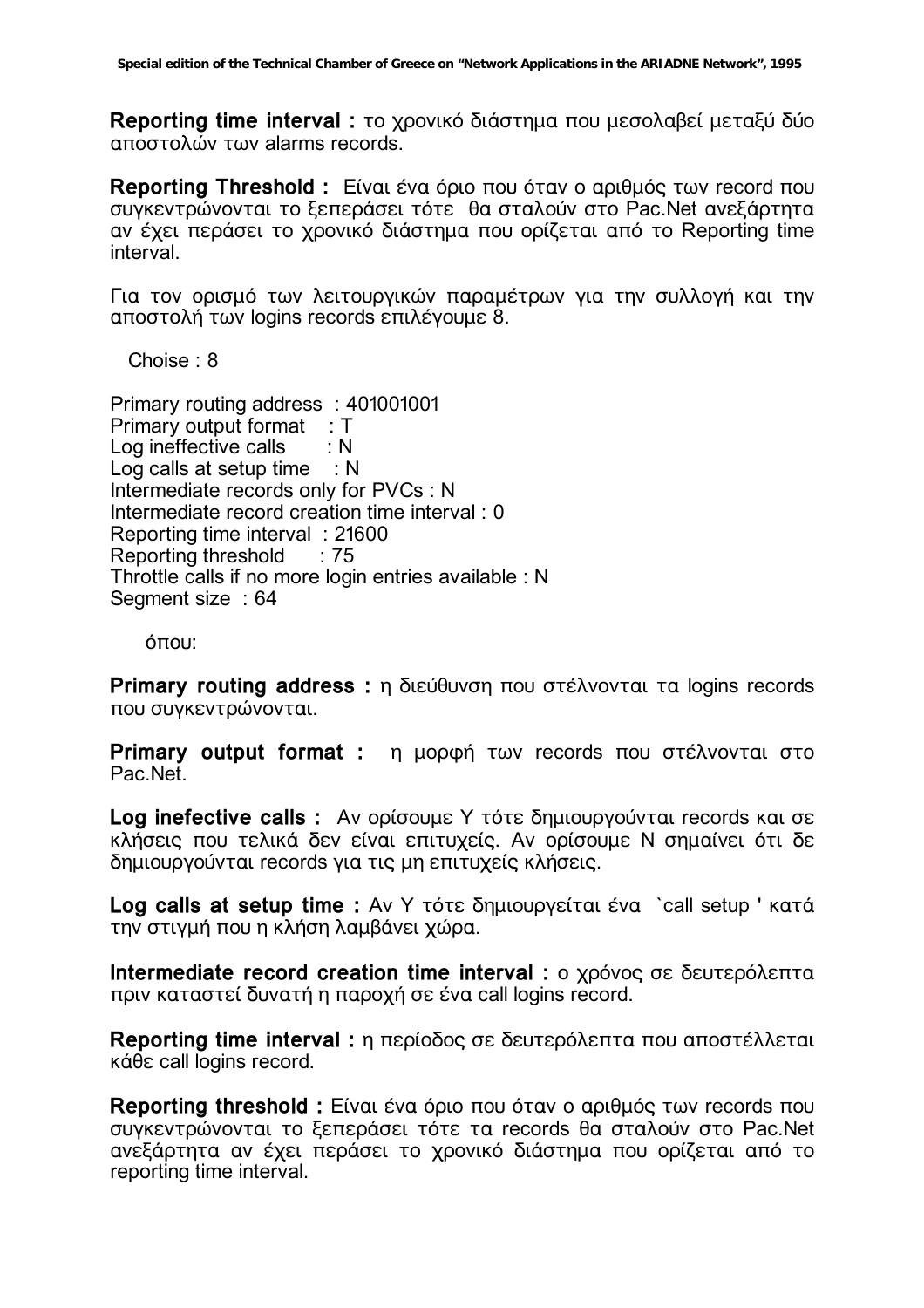Για τον ορισμό των παραμέτρων που καθορίζουν την συγκέντρωση και αποστολή των στατιστικών δεδομένων επιλέγουμε το 14. Choise: 14

Primary routing address: 40100102 Primary output format: T reporting cycle  $: 7$ 

 $6$  $\pi$ ou:

Primary routing address: η διεύθυνση του Pac. Net που θα στέλνονται τα statistics.

Primary output format : η μορφή που θα έχουν τα records που στέλνονται.

Reporting cycle : η χρονική περίοδος που στέλνονται τα στατιστικά στοιχεία.

Τέλος πρέπει να κάνουμε δυνατή την συλλογή alarm και call login records και την αποστολή των statistic records. Για τον σκοπό αυτό επιλέγουμε σταδιακά τα :

4 Fnable Collec 10. Enable Collec. 17 Fnable Send

#### 6. Συνοπτική παρουσίαση της οργάνωσης του Pac. Net

Όλοι οι κόμβοι που το δίκτυο Αριάδνη έχει εγκαταστήσει στα διάφορα ιδρύματα με τα οποία συνεργάζεται έχουν καταχωρηθεί στο Pac.Net και έχουν προγραμματιστεί έτσι ώστε να στέλνουν τα στοιχεία που συλλέγουν σε χρονικά διαστήματα τέτοια ώστε να ασκείται μία άμεση εποπτεία στο δίκτυο χωρίς όμως να υπερφορτώνεται με συχνές διαδικασίες μεταφορών.

Έτσι τα call records έχουν οριστεί να στέλνονται κάθε 7 ώρες. Αν όμως πριν από 7 ώρες έχουν μαζευτεί πάνω από 75 records τότε προκειμένου να καταστραφούν επειδή δεν υπάρχει χώρος στον κόμβο να αποθηκευτούν στέλνονται νωρίτερα στο πρόγραμμα διαχείρισης. Με την ίδια λογική ορίστηκαν τα statistics records να στέλνονται κάθε 12 ώρες ή όταν δημιουργηθούν 75 records. Για τα alarm records η πολιτική είναι διαφορετική. Αν συμβεί κάποια αστοχία στο δίκτυο και "κτυπήσει" το αντίστοιχο alarm πρέπει να γίνει γνωστό όσο το δυνατό γρηγορότερα προκειμένου να γίνουν οι κατάλληλες ενέργειες για την αποκατάσταση της λειτουργίας. Για τον λόγο αυτό τα alarms συγκεντρώνονται κάθε μία ώρα ή όταν μαζευτούν τέσσερα alarm records στον κόμβο.

Επιπλέον από όλα αυτά σε τακτά χρονικά διαστήματα παίρνονται<br>back-up αρχεία των λειτουργικών χαρακτηριστικών κάθε κόμβου μέσω της δυνατότητας upload που υπάρχει. Σε κάθε αρχείο της upload λειτουργίας που δημιουργείται για κάθε κόμβο του δίνεται το όνομα του κόμβου προσθέτοντας στο τέλος την ημερομηνία λήψης του αρχείου. Οι κόμβοι που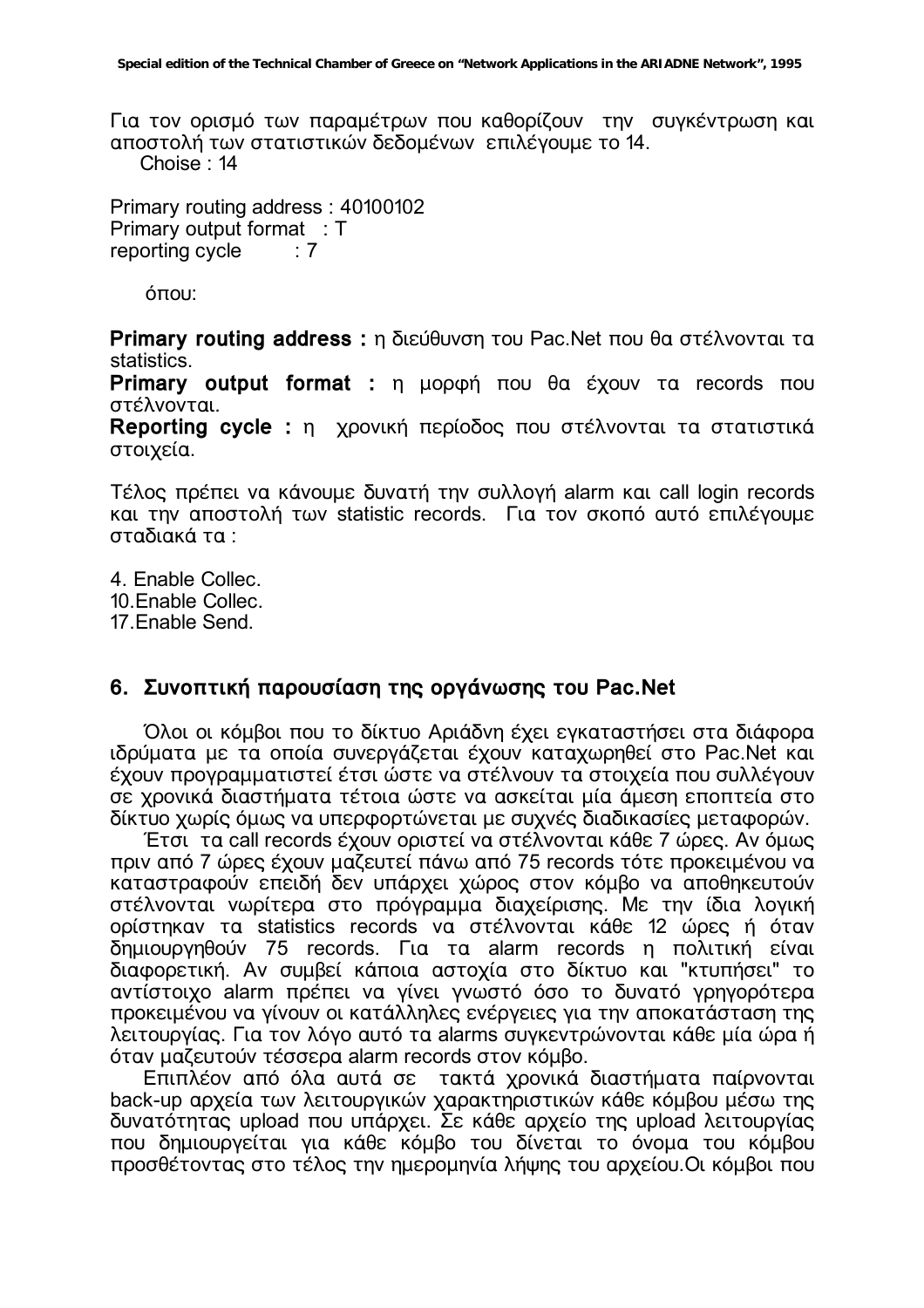έχουν καταχωρηθεί στο Pac.Net μαζί με τις διευθύνσεις τους για τις conversation και up-down load λειτουργίες φαίνονται στον επόμενο πίνακα.

| ΙΔΡΥΜΑ                                | <b>NODE NAME</b>  | <b>ACCESS</b><br><b>ADDRESS</b> | <b>UP-DOWN</b><br><b>LOAD</b><br><b>ADDRES</b> | <b>TYPE</b>  |
|---------------------------------------|-------------------|---------------------------------|------------------------------------------------|--------------|
| <b>KENTPIKO</b><br><b>X.25 SWITCH</b> | <b>CENTURBO</b>   | 99                              | 10100198                                       | <b>TURBO</b> |
| <b>KENTRIKO</b><br><b>MICROTURBO</b>  | <b>CENMT1</b>     | 101001199                       | 101001198                                      | <b>MICRO</b> |
| <b>ΑΣΟΕΕ</b>                          | <b>ASOEMT</b>     | 101006099                       | 101006098                                      | <b>MICRO</b> |
| <b>EIE</b>                            | <b>EIEMT</b>      | 101002099                       | 101002098                                      | <b>MICRO</b> |
| $E.M.\Pi$<br><b>TMHMA</b><br>ΦΥΣΙΚΗΣ  | <b>EMPPHYSMT</b>  | 101003599                       | 101003598                                      | <b>MICRO</b> |
| <b>EMY</b>                            | <b>EMYMT</b>      | 101009099                       | 101009098                                      | <b>MICRO</b> |
| F.F.E.T                               | <b>GGETMT</b>     | 101005099                       | 101005098                                      | <b>MICRO</b> |
| ΑΣΤΕΡΟΣΚΟ<br>п.                       | <b>OBSERMT</b>    | 101007099                       | 101007098                                      | <b>MICRO</b> |
| ΠΑΝΤΕΙΟΣ                              | <b>PANTMT</b>     | 101005699                       | 101005698                                      | <b>MICRO</b> |
| <b>TEI NEIPAIA</b>                    | <b>TEIPMT</b>     | 101009499                       | 101009498                                      | <b>MICRO</b> |
| ПАН. АӨНН.<br>EPF. METEQP             | <b>UNATHHEPMT</b> | 101008099                       | 101008098                                      | <b>MICRO</b> |
| <b>NANEN.</b><br>ΑΘΗΝΩΝ               | <b>UNATHSW</b>    | 101004099                       | 101004098                                      | <b>TURBO</b> |
| <b>NAN.</b><br>ΘΡΑΚΗΣ                 | <b>UNTHRMT</b>    | 154001099                       | 151004098                                      | <b>MICRO</b> |
| <b>NAN.</b><br>ΘΕΣΣΑΛΟΝ.              | <b>UNTHSW</b>     | 131001099                       | 131001098                                      | <b>TURBO</b> |

Tα αρχεία που αποθηκεύουν τα διάφορα records είναι:

alarm.rpt : Στο αρχείο αυτό αποθηκεύονται τα alarm records.

call-log.rpt : Στο αρχείο αυτό αποθηκεύονται τα call login records.

Στο αρχείο αυτό αποθηκεύονται τα statistic records. stat.rpt:

Τα αρχεία έχουν συγκεκριμένο μέγεθος, και όπως επιλέχτηκε, όταν αυτά τα αρχεία γεμίσουν θα γίνεται ανακύκλωση των εγγραφών δηλαδή θα